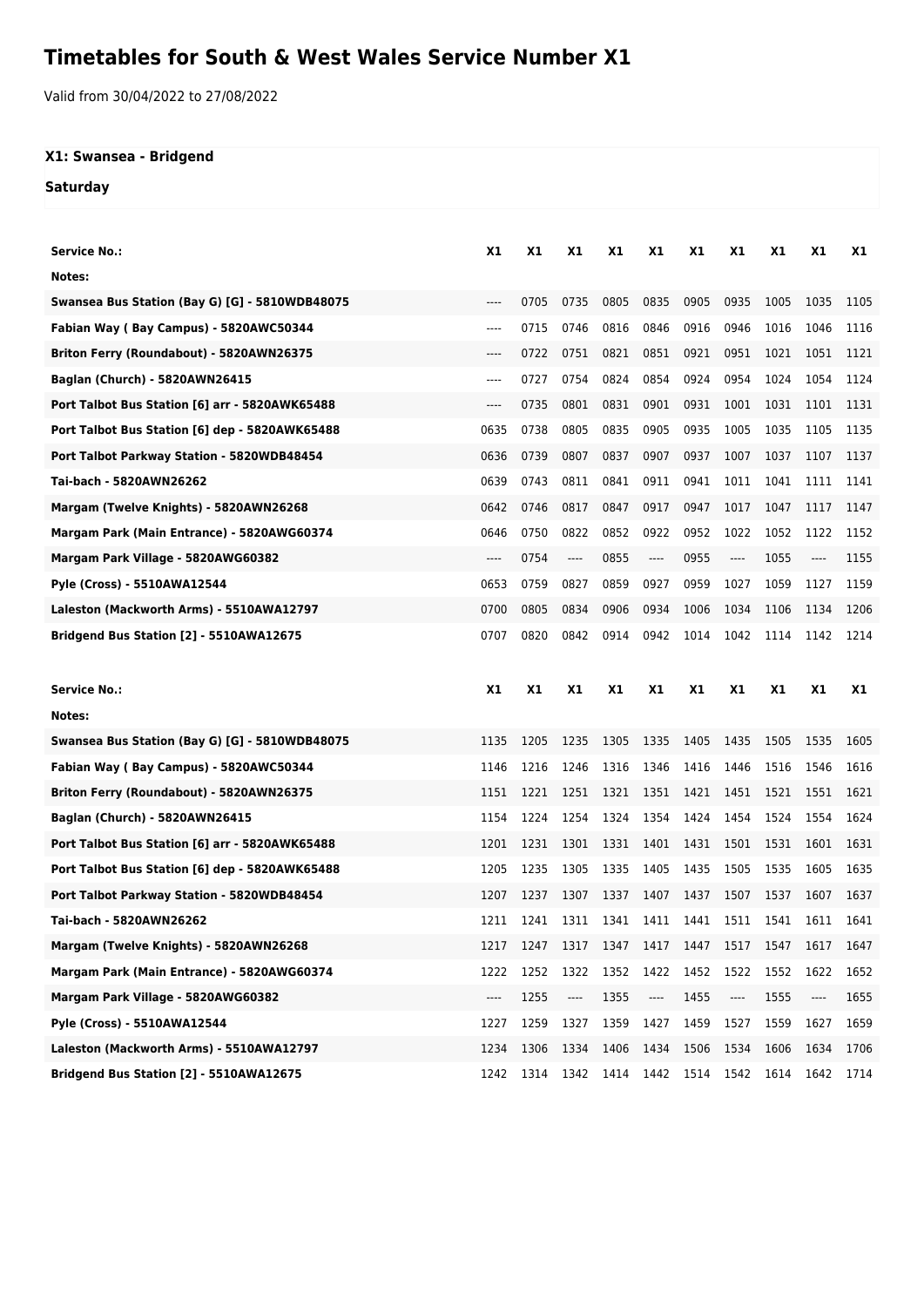| <b>Service No.:</b>                            | X1   | X1   | X1      | X <sub>1</sub> | X1   |
|------------------------------------------------|------|------|---------|----------------|------|
| Notes:                                         |      |      |         |                |      |
| Swansea Bus Station (Bay G) [G] - 5810WDB48075 | 1635 | 1705 | 1745    | 1815           | 1845 |
| Fabian Way (Bay Campus) - 5820AWC50344         | 1646 | 1716 | 1756    | 1824           | 1856 |
| Briton Ferry (Roundabout) - 5820AWN26375       | 1651 | 1721 | 1801    | 1830           | 1901 |
| Baglan (Church) - 5820AWN26415                 | 1654 | 1724 | 1804    | 1834           | 1904 |
| Port Talbot Bus Station [6] arr - 5820AWK65488 | 1701 | 1731 | 1811    | 1841           | 1911 |
| Port Talbot Bus Station [6] dep - 5820AWK65488 | 1705 | 1735 | 1815    | ----           | 1915 |
| Port Talbot Parkway Station - 5820WDB48454     | 1707 | 1737 | 1817    | ----           | 1917 |
| Tai-bach - 5820AWN26262                        | 1711 | 1741 | 1821    | ----           | 1921 |
| Margam (Twelve Knights) - 5820AWN26268         | 1717 | 1747 | 1827    | ----           | 1927 |
| Margam Park (Main Entrance) - 5820AWG60374     | 1722 | 1752 | 1832    | ----           | 1932 |
| Margam Park Village - 5820AWG60382             | ---- | 1755 | $-----$ | ----           | ---- |
| Pyle (Cross) - 5510AWA12544                    | 1727 | 1759 | 1837    | ----           | 1937 |
| Laleston (Mackworth Arms) - 5510AWA12797       | 1734 | 1806 | 1844    | ----           | 1944 |
| Bridgend Bus Station [2] - 5510AWA12675        | 1742 | 1814 | 1852    | ----           | 1952 |

## **X1: Bridgend - Swansea**

## **Saturday**

| <b>Service No.:</b>                        | X <sub>1</sub> | X1   | X <sub>1</sub> | X1   | X1   | X <sub>1</sub> | X1   | X1    | X1   | X1   |
|--------------------------------------------|----------------|------|----------------|------|------|----------------|------|-------|------|------|
| Notes:                                     |                |      |                |      |      |                |      |       |      |      |
| Bridgend Bus Station - 5510AWA12681        | $---$          | 0720 | 0750           | 0825 | 0850 | 0920           | 0950 | 1020  | 1050 | 1120 |
| Laleston (Mackworth Arms) - 5510AWA12798   | $---$          | 0729 | 0759           | 0834 | 0859 | 0929           | 0959 | 1029  | 1059 | 1129 |
| Pyle (Cross) - 5510AWA12545                | $---$          | 0736 | 0806           | 0841 | 0906 | 0936           | 1006 | 1036  | 1106 | 1136 |
| Margam Park Village - 5820AWG60382         | $---$          | 0740 | $---$          | ---- | 0909 | ----           | 1009 | $---$ | 1109 |      |
| Margam Park (Main Entrance) - 5820AWG60375 | $---$          | 0746 | 0811           | 0846 | 0913 | 0941           | 1013 | 1041  | 1113 | 1141 |
| Twelve Knights (NW) - 5820AWN26428         | 0715           | 0749 | 0815           | 0850 | 0917 | 0945           | 1017 | 1045  | 1117 | 1145 |
| Tai-bach - 5820AWN26433                    | 0720           | 0754 | 0820           | 0855 | 0922 | 0950           | 1022 | 1050  | 1122 | 1150 |
| Port Talbot Parkway Station - 5820WDB48454 | 0722           | 0756 | 0822           | 0857 | 0924 | 0952           | 1024 | 1052  | 1124 | 1152 |
| Port Talbot Bus Station arr - 5820FCX18355 | 0724           | 0758 | 0824           | 0859 | 0926 | 0954           | 1026 | 1054  | 1126 | 1154 |
| Port Talbot Bus Station dep - 5820FCX18355 | 0728           | 0802 | 0829           | 0904 | 0931 | 0959           | 1031 | 1059  | 1131 | 1159 |
| Baglan (Church) - 5820AW028003             | 0734           | 0808 | 0836           | 0911 | 0938 | 1006           | 1038 | 1106  | 1138 | 1206 |
| Briton Ferry (Roundabout) - 5820AWN26371   | 0738           | 0812 | 0839           | 0914 | 0941 | 1009           | 1041 | 1109  | 1141 | 1209 |
| Fabian Way (Bay Campus) - 5820AWC50678     | 0744           | 0819 | 0844           | 0919 | 0946 | 1014           | 1046 | 1114  | 1146 | 1214 |
| Swansea Bus Station (Bay G) - 5810WDB48075 | 0755           | 0830 | 0855           | 0930 | 0957 | 1025           | 1057 | 1125  | 1157 | 1225 |